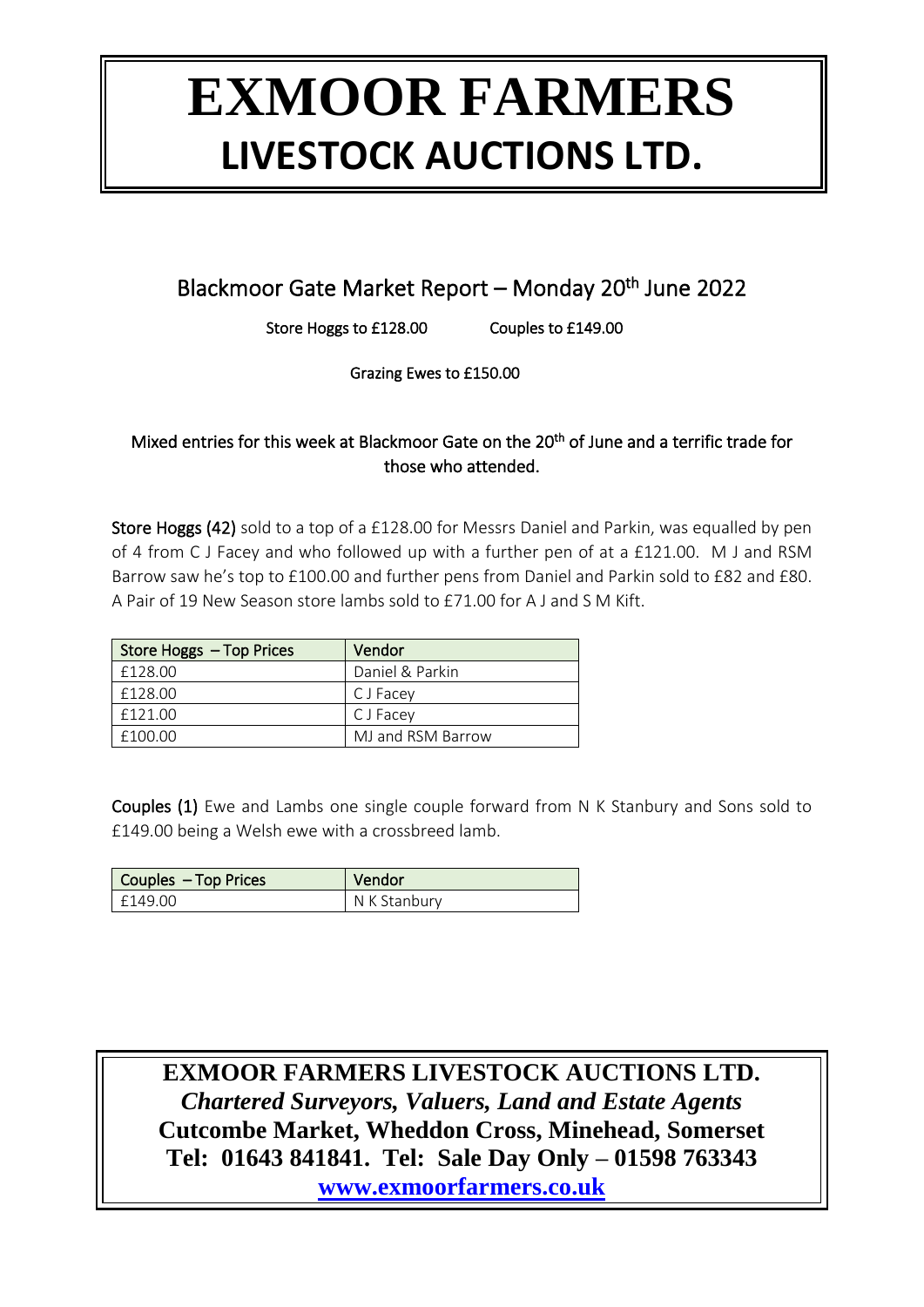Grazing Ewes (95) – A terrific trade on these, just no issues at selling these at the moment with a top price of the day at £150.00 for a Blue Face Leicester from R F Rawle and others to £127.00 from D & P R Rawle and A D G Jones sharing the spoils at this point. M J and RSM Barrow saw their ewes to a top of £125.00 and went on with others to £120.00. R F Rawle followed up at a £115.00 for 2 and D & P R Rawle to a £113.00. A D G Jones to a £111.00 and A J & S M Kift to £100.00 for their wethers. J R & I F Thomas and Son topped for a pen of 17 at £99.00. The ewes were off the clock again this week and Cull Rams to the same with a top £149.00 from C J Facey. D & P R Rawle to £148.00, A D G Jones to £139.00 and D & P R Rawle to £120.00 again, so no issue selling he cull stock at all.

| <b>Grazing Ewes - Top Prices</b> | Vendor            |  |
|----------------------------------|-------------------|--|
| £150.00                          | R F Rawle         |  |
| £127.00                          | D & P R Rawle     |  |
| £127.00                          | A D G Jones       |  |
| f12500                           | MJ and RSM Barrow |  |

| <b>Store Sheep</b>   | <b>AVE</b> | <b>MAX</b> | MAX PR/HD         |
|----------------------|------------|------------|-------------------|
| Type                 | PR/HD      | PR/HD      | Seller Name       |
| Store Lambs          | 79.05      | 128.00     | Daniel & Parkin   |
| Couples              | 149.00     | 149.00     | N K Sanbury & Son |
| <b>Grazing Ewes</b>  | 78.77      | 150.00     | R F Rawle         |
| Rams                 | 139.00     | 149.00     | CJFacey           |
| <b>Total Forward</b> | 142        |            |                   |

The next sale will be held on the  $11<sup>th</sup>$  July and we would invite your entries early and especially those considering bring this year's store lambs as we hope to be offering a catalogue for this sale.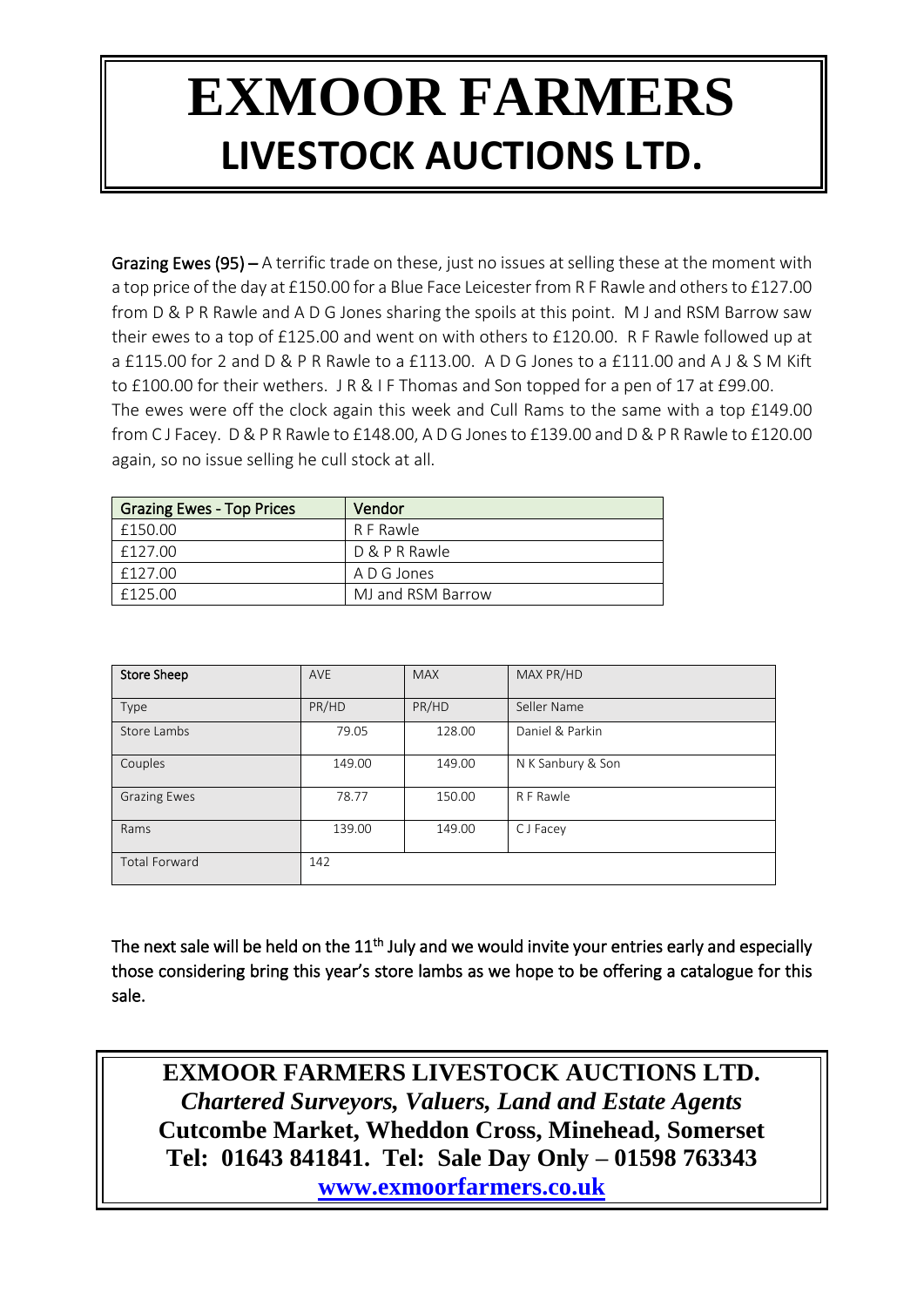### PRIVATE SALES

### **CATTLE**

2 Young Devon Bulls

6 Pedigree Aberdeen Angus Heifers 12-14 months, ready to go to the bull

9 Black Limousin x Autumn Calving Cows PD'd circa 3-4 months to the Limousin bull All 2nd - 4th calvers

> 18-20 Hereford Heifers 20-24 months Named sires, polled heifers.

4 Purebred Stabiliser heifers, born March 2021, fit to bull

Incalf Heifers Available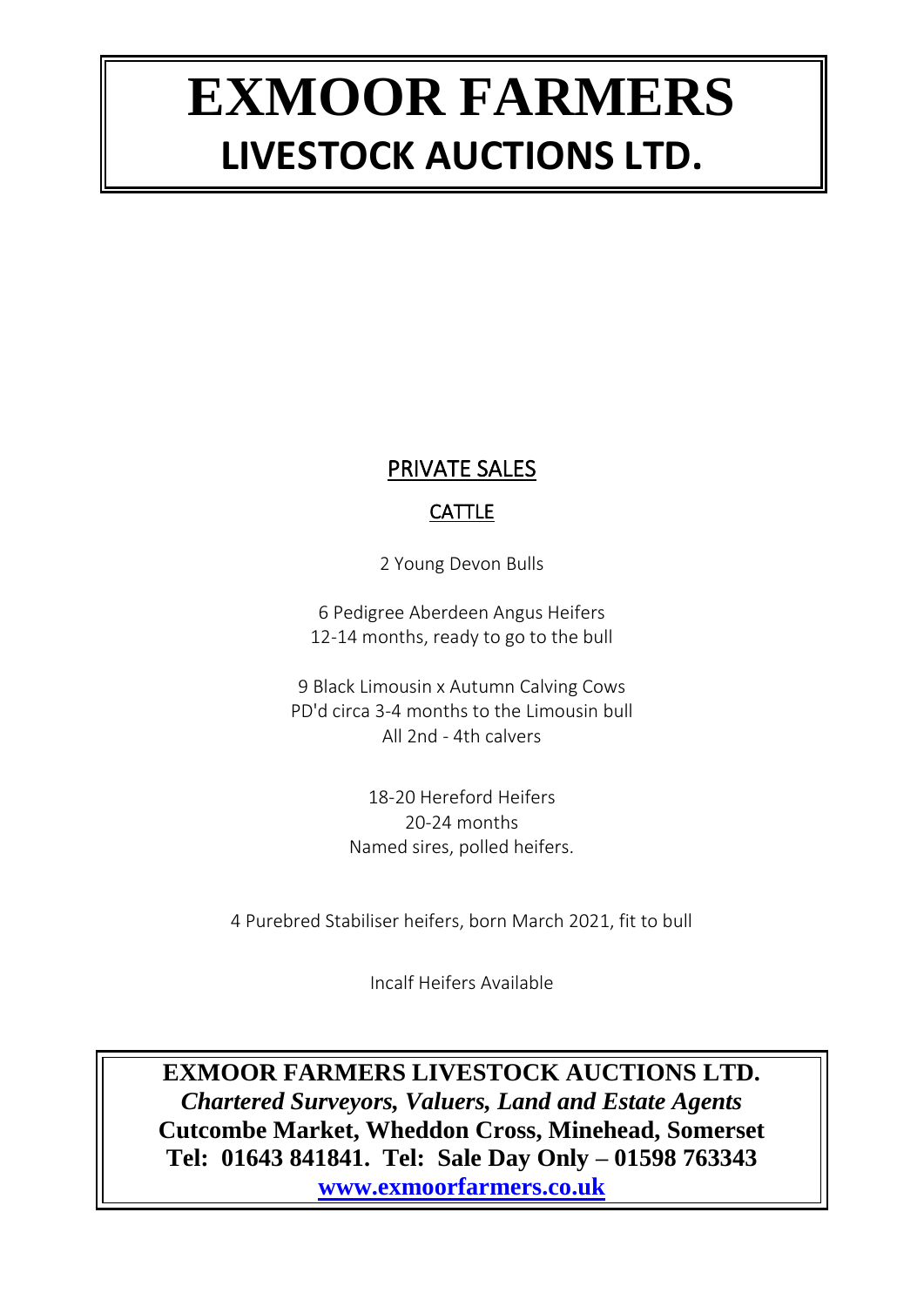### SHEEP

Couples from the same farm, lambed from 14th March: 50 Exmoor Horn ewes (FM & LST) with Blueface Leicester lambs at foot

100 Suffolk x Swale ewes (flock ages) with Blueface Leicester lambs at foot

200 Swale ewes (100 2T, rest FM & LST) with Blueface Leicester lambs at foot

50 Beulah ewes (BM) with Blueface Leicester lambs at foot

60 Ewes with lambs at foot 20 Doubles, 40 Singles, from mid March Exmoor Horn & Blueface Leicester, some Cheviot x Mostly older ewes, first and second year FM In Porlock, as on bunch

In lamb Ewes Available

### WORKING DOGS

2 Kelpie Dog Pups

Huntaway Pups 3 bitches, 4 dogs, 10 weeks old Vaccinated, chipped and wormed, ready to go

5 Collie Pups 1 Bitch, 4 Dogs - black and tan Born 14th February 2022. Microchipped, ready to go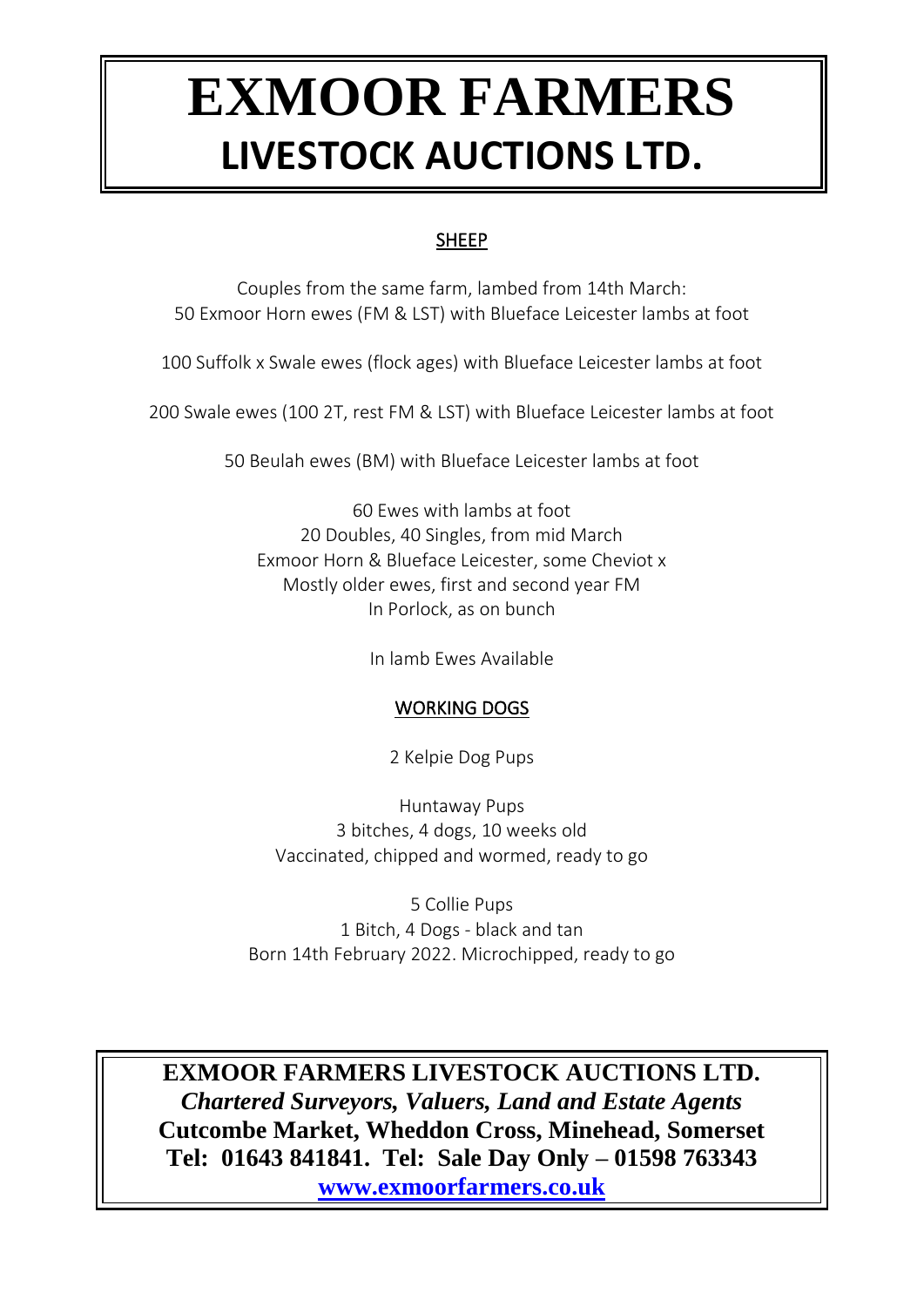Fabulous litter of collie puppies looking for forever homes Ready now, DOB: 13.03.22 Good strong well-established bloodlines Sire is blue merle, sires registered from the Chugg family Mother is tr-colour Both parents work sheep and cattle 2 blue merle boys, 1 tri boy, 1 tri bitch All had first vaccinations, vet checked, microchipped and wormed

#### FODDER

Silage Available – near Wellington 200 Round Bales Hay – near Simonsbath Round Bale Chopped Silage – Bratton Fleming 25 Bales of Haylage – near Wiveliscombe

### MACHINERY

1 X 8FT Wheeled IAE Sheep Hay Rack 6 X IAE Big Bale Sheep Feeder Cradles 2 X IAE Calf Creep Feeders

### PLEASE CONTACT THE OFFICE FOR MORE DETAILS – Tel: 01643 841841